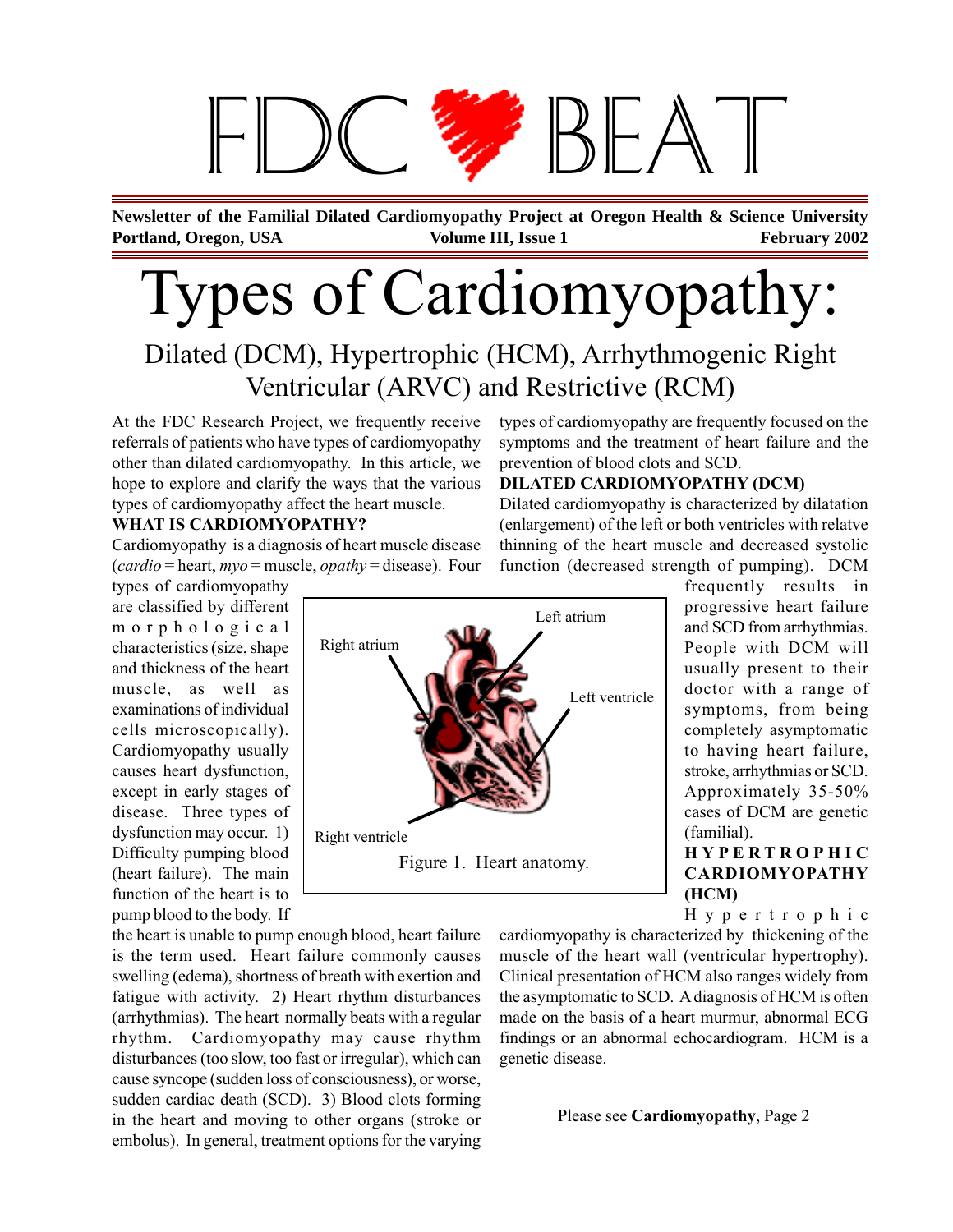At the FDC Research Project, we frequently have been approached by people in our families who would like to see a Q & A section in the FDC BEAT. You requested it, we listened and here it is...

**QUESTION:** If I have IDC and there is no apparent history of family members with any other cardiac problems, should my family members be screened?

**ANSWER:** Yes! We recommend screening for any first degree relatives (brothers, sisters, children and parents) of patients with IDC. Many people can have early

findings of this disease with no symptoms. Therefore, even though a family member may not appear to have any problems, many people can have early findings of this disease with no symptoms. If they are identified early in the disease process and started on drug therapy, their eventual quality of life and life expectancy may be improved. If the heart is found to be enlarged and/or its function abnormal after receiving an

ECG and echocardiogram, then early disease may be identified and treatment considered. If these tests are normal, it is reassuring, but a normal test does not eliminate the possibility that disease could develop later. Therefore, we recommend repeat screening every 3-5 years in families with people who have IDC.

**QUESTION:** Does participating in the FDC Research Project affect my insurance?

**ANSWER:** No, it should not affect your insurance. Only the study personnel will have access to any of your medical records that identify you by name. This

> information will be kept in locked files or in password secured computer databases. All third parties, including insurance companies, will be refused access to the information, unless you provide written permission, or unless we are required by law to do so. An ID number will be assigned to you and your DNA. Only the people in the clinical research group will

be able to link the code number to you. Any investigator, who may receive a sample of your DNA, will only be given a code number and will be unable to identify you or your relatives.

If you have any specific questions about FDC, disease progression, treatment, family implications, etc, please email, write or call and we will include your questions with answers in an upcoming issue. Chances are that if you have a question, there is someone else who is going through the same thing with the same kinds of questions.

### **Cardiomyopathy**

Continued from Page 1

#### **ARRHYTHMOGENIC RIGHT VENTRICULAR CARDIOMYOPATHY (ARVC)**

Arrhythmogenic right ventricular cardiomyopathy (formally called arrhythmogenic right ventricular dysplasia (ARVD)) is characterized by progressive fibrofatty tissue replacement of the heart muscle in the right ventricle. Patients with ARVC frequently present with arrhythmias of right ventricular origin. ARVC progression can ultimately affect the left ventricle and cause subsequent heart failure. In contrast with DCM , which affects both ventricles, ARVC usually presents with disproportional right ventricular dilatation and

dysfunction. ARVC presents in a genetic form in approximately 30% of patients.

#### **RESTRICTIVE CARDIOMYOPATHY (RCM)**

Restrictive cardiomyopathy is characterized when the ventricle walls thicken and become increasingly rigid, due to infiltration of abnormal tissue. As a result, the heart cannot fill adequately with blood and can lose the ability to pump properly. Patients with RCM frequently present with decreased cardiac output, symmetrical thickening of the ventricle walls, and/or elevated diastolic pressure in the heart. Patients with RCM may have complications with lethal arrhythmias and progressive heart failure. RCM is genetically inherited, however the extent to which is not currently known due to the rarity of the disease.

# **IDC versus FDC**

**Diagnoses of Idiopathic Dilated Cardiomyopathy (IDC) and Familial Dilated Cardiomyopathy (FDC)** IDC is the second most common type (20-25%) of DCM (ischemic DCM, or cardiomyopathy resulting from a previous myocardial infarction (heart attack) being the most common type). Idiopathic means 'cause is unknown.' Therefore, for a patient to receive a formal diagnosis of IDC, other causes of cardiomyopathy have been ruled out. Of individuals with IDC, about 30-50% seem to have family members with similar disease. IDC that is inherited, or runs in families, is FDC. A diagnosis of FDC can be made when IDC is identified in two or more members of the same family.

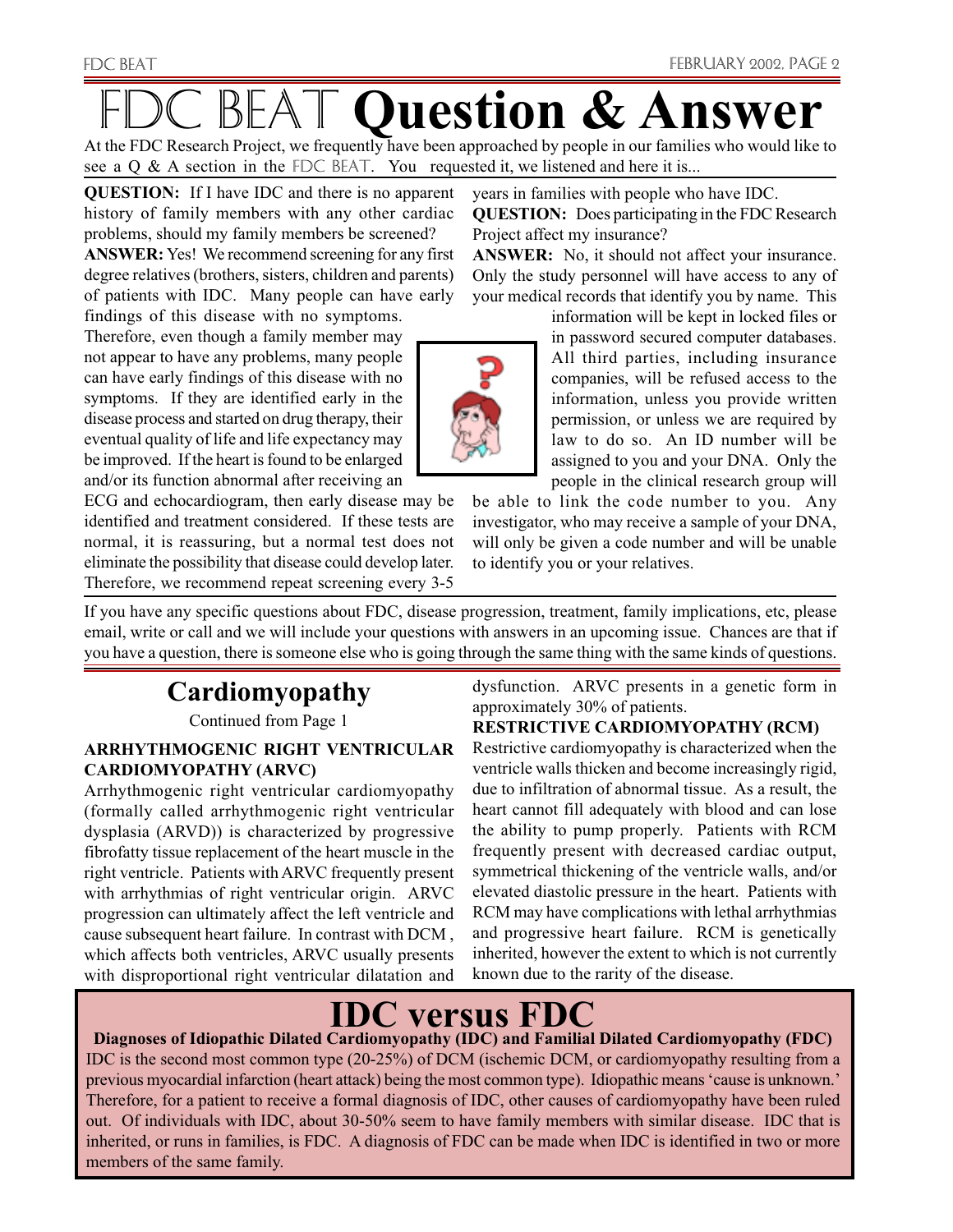# Hello and Welcome.

*As you may know from our last issue of* FDC BEAT*, Emily Hanson, MS moved to Madison, Wisconsin in September... Jessica Kushner, MS, a genetic counselor with extensive clinical genetic counseling experience, has replaced her. Please join us in saying hello and welcome from the FDC Project Group.*

Hello! In October, I had the privilege of joining the FDC Research Project as the in-house Research Associate/Genetic Counselor. Since that time, I have spoken to some of you in person, by phone or email. You have been so open and sharing, and I'm happy to take this opportunity to share with you some information about myself and what I hope I can bring to this project.

As Emily mentioned in her gracious introduction in the previous newsletter, I received my Masters degree in Medical Genetics/Genetic Counseling from the

University of Wisconsin-Madison in 1997. As a genetic counselor, I have been trained to assess family histories, provide information about inheritance, occurrence and recurrence of a condition in a family, explain and interpret medical information about a condition and address the complexities and issues surrounding the option (or lack) of genetic testing. I also serve as an advocate for patients and their families and am aware of the emotional impact that a familial/

genetic condition can have on family members.

Before coming to the FDC Project, I acquired a diverse background of clinical experience with many conditions in prenatal, pediatric and adult genetics clinics. I have also worked on a number of genetics education projects for both health professionals and the general public. I first worked in genetics research in my home town of Chicago, as clinical study coordinator

of trials for patients with the genetic conditions of Fabry and Pompe disease. As I return to live in Portland, I am happy to now bring my skills and expertise to the study of idiopathic and familial dilated cardiomyopathy.

 Working with the FDC project has already become an enjoyable and rewarding experience. I am impressed with the hard work and dedication of everyone involved, and the collective efforts that make up the FDC team the FDC personnel and YOU, the individuals and families which make this research possible.

Much of my time is spent discussing FDC and the

research project, enrolling families in the study and maintaining contact with those already involved. Through these and other activities, I hope to promote awareness of this condition, the current screening recommendations and the continued study of IDC/FDC, to both family members and those within the health profession. I also hope that my experience applying genetic knowledge and testing to a person's medical care will offer and important contribution to the

underlying goals of this project - to better characterize and identify the genetic basis of FDC.

I look forward to getting to know many more of you as the FDC project continues. Please do not hesitate to call me at my direct line, (503) 494-3959 or through the toll-free number, (877) 800-3430, if you have any questions or concerns, or if you just want to introduce yourself!

## **FDC BEAT Newsletter**

FDC BEAT is a triannual publication of the Familial Dilated Cardiomyopathy Project in the Division of Cardiology at Oregon Health & Science University in Portland, OR. The newsletter is not copyrighted and readers are welcome to photocopy its contents to share with family members and health professionals.

**Newsletter Layout/Design**: Kelly Coates, B.S. email: *coatesk@ohsu.edu*

#### **FDC Project Clinical Group:**

Ray Hershberger, M.D. Emily Hanson, M.S. Jessica Kushner, M.S. Kelly Coates, B.S. Warren Toy, B.S.